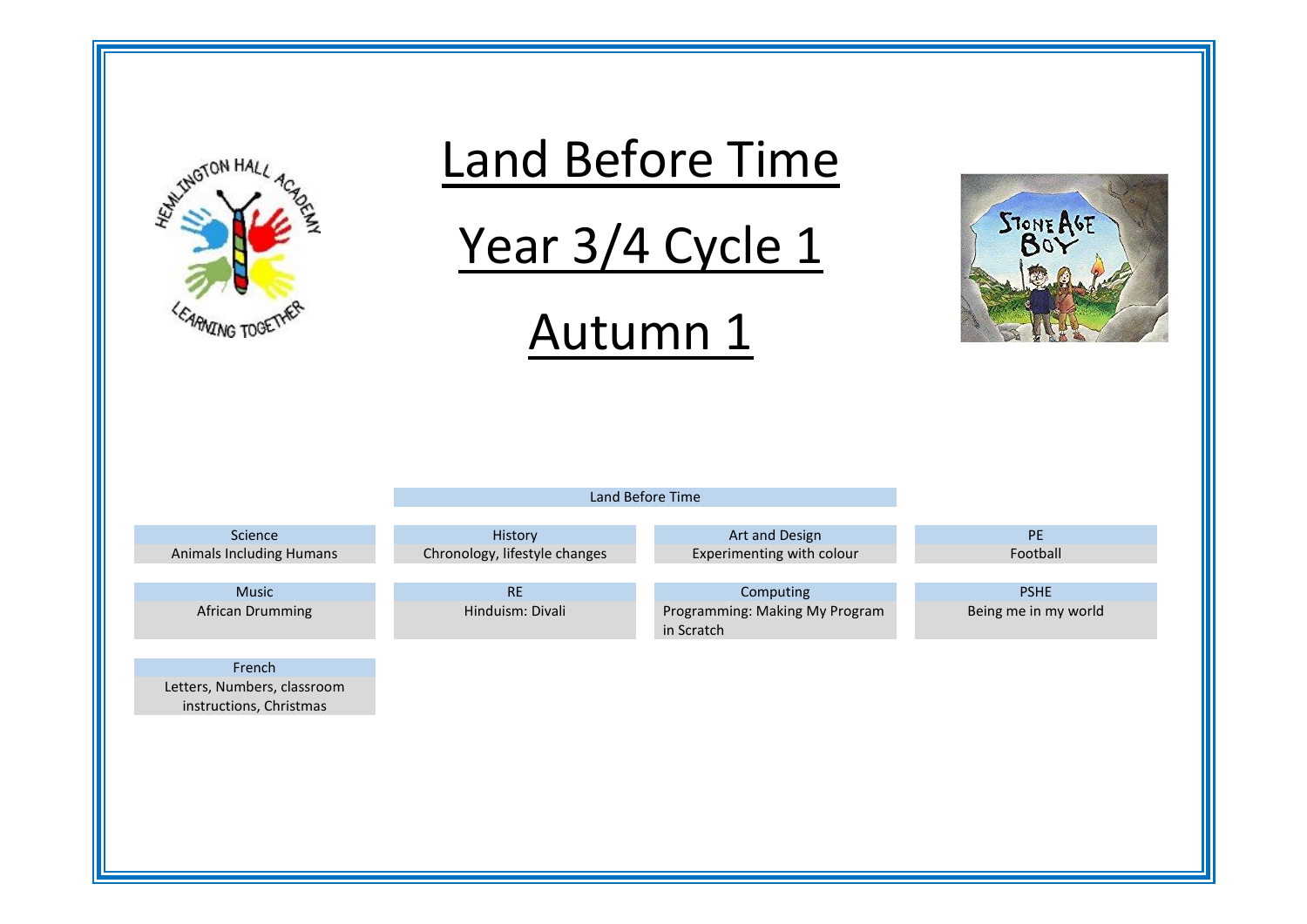**Science** 

| <b>Animals including humans</b><br>Term: 1                                                                                                                                                                                                                                                                                                                                                                                                                                                                 |                                                                                        | Year: 3/4 Cycle 1                                                                                                                                                                                                                |
|------------------------------------------------------------------------------------------------------------------------------------------------------------------------------------------------------------------------------------------------------------------------------------------------------------------------------------------------------------------------------------------------------------------------------------------------------------------------------------------------------------|----------------------------------------------------------------------------------------|----------------------------------------------------------------------------------------------------------------------------------------------------------------------------------------------------------------------------------|
| <b>Foundations of previous learning:</b>                                                                                                                                                                                                                                                                                                                                                                                                                                                                   |                                                                                        |                                                                                                                                                                                                                                  |
| Year 1<br>Identify and name a variety of common animals that are birds, fish, amphibians, reptiles and mammals<br>Identify and name a variety of common animals that are carnivores, herbivores and omnivores<br>Describe and compare the structure of a variety of common animals (birds, fish, amphibians, reptiles, mammals and<br>invertebrates, including pets)<br>I dentify, name, draw and label the basic parts of the human body and say which part of the body is associated with each<br>sense. | Year 2<br>Notice that animals, including humans, have offspring which grow into adults | Find out about and describe the basic needs of animals, including humans, for survival (water, food and air)<br>Describe the importance for humans of exercise, eating the right amounts of different types of food, and hygiene |

# **Unit Learning**

| <b>NC Objective - Coverage</b>                                                                                                                                                                                                                                                           | <b>Skills</b>                                                                                                                                                                                                                   | Knowledge                                                                                                                                                                                                                                                                                                                                 | <b>Vocabulary</b>                                                                                                                                                                                                                                                                                               |  |
|------------------------------------------------------------------------------------------------------------------------------------------------------------------------------------------------------------------------------------------------------------------------------------------|---------------------------------------------------------------------------------------------------------------------------------------------------------------------------------------------------------------------------------|-------------------------------------------------------------------------------------------------------------------------------------------------------------------------------------------------------------------------------------------------------------------------------------------------------------------------------------------|-----------------------------------------------------------------------------------------------------------------------------------------------------------------------------------------------------------------------------------------------------------------------------------------------------------------|--|
| Identify that animals, including humans, need the right<br>types and amount of nutrition, and that they cannot make<br>their own food; they get nutrition from what they eat<br>Identify that humans and some animals have skeletons<br>and muscles for support, protection and movement | Begin to use a science model<br>Use frames to construct tables & bar charts<br>Remember science words<br><b>Assessment of Skills</b><br>Explaining science.<br>Data, tables and graphs.<br>(See Phil Watkins Assessment boards) | To know what animals need to eat to stay healthy.<br>To understand what a balanced diet is.<br>To know what a skeleton is and why we have one.<br>To understand how we move.<br><b>Assessment of Knowledge</b><br>What do animals need to eat to stay healthy?<br>What is a balanced diet?<br>Why do we have skeleton?<br>How do we move? | Nutrition<br>eating<br>photosynthesis<br><b>Nutrients</b><br>diet<br>circulation<br>balanced<br>blood<br>unbalanced<br>heart<br>vertebrate<br>sugar<br>invertebrate<br>protein<br>fat<br>skeleton<br>vitamins<br>bones<br>minerals<br>support<br>water<br>protection<br>movement<br>energy<br>oxygen<br>feeding |  |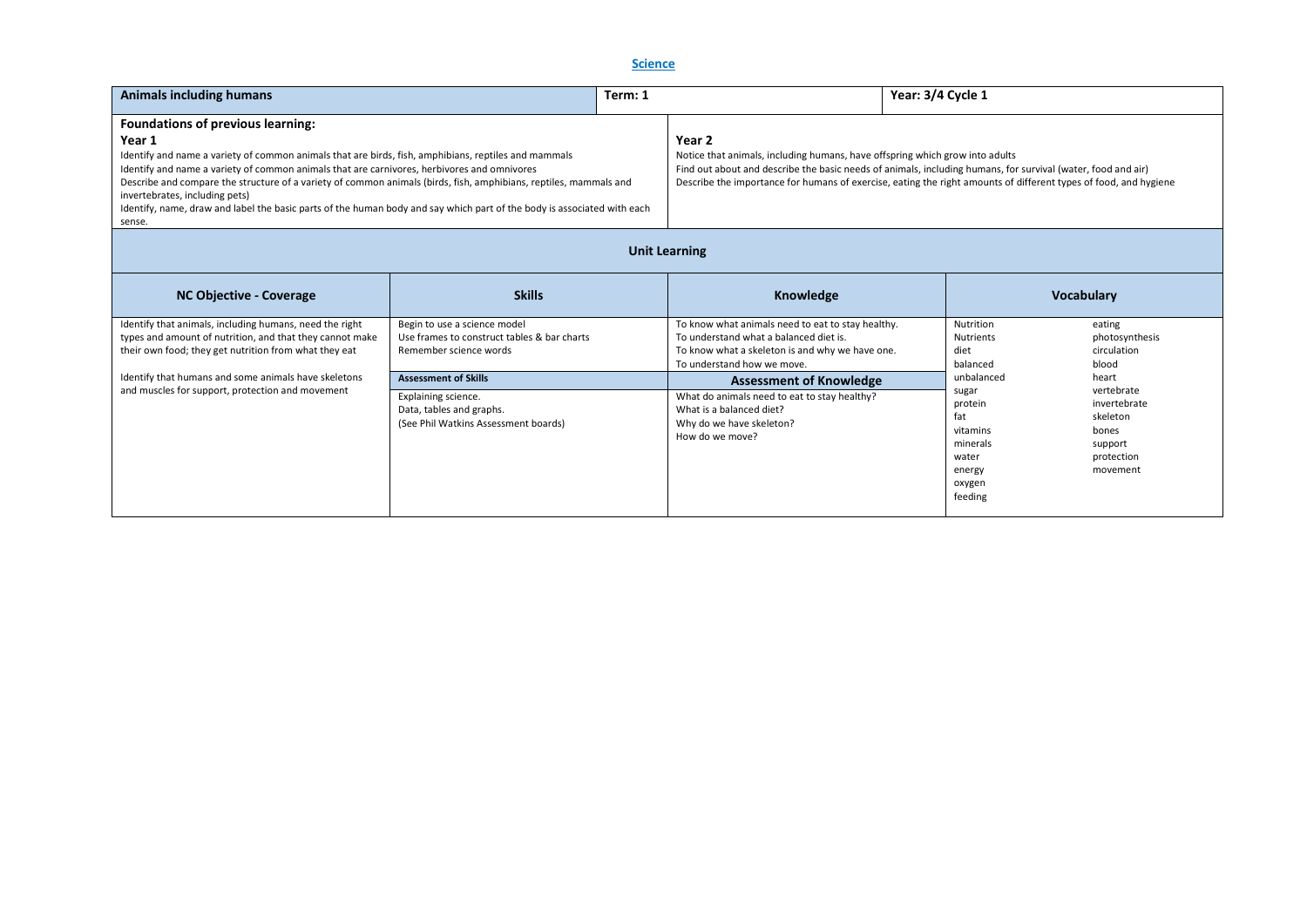**History**

| Chronology, Lifestyle changes                                                                                                                                                                                                                                                                           |                                                                                                                                                                                                                                                                                                                                                                                                                                                                                                                                                                                                                                                                                                                                                                                                                                                                                                                                                                                                                                                                                                                                                                                                                                                                                                                                                                                             | <b>Topic: Land Before time</b> |                                                                                                                                                                                                                                                                                                                                                                                                                                                                                                                                                                                                                                                                                                                       | Term: Autumn 1 |                                                                                                                                                                                                                                                                                                                          | Year 3/4 Cycle 1                                                                                                                                                                                                                    |
|---------------------------------------------------------------------------------------------------------------------------------------------------------------------------------------------------------------------------------------------------------------------------------------------------------|---------------------------------------------------------------------------------------------------------------------------------------------------------------------------------------------------------------------------------------------------------------------------------------------------------------------------------------------------------------------------------------------------------------------------------------------------------------------------------------------------------------------------------------------------------------------------------------------------------------------------------------------------------------------------------------------------------------------------------------------------------------------------------------------------------------------------------------------------------------------------------------------------------------------------------------------------------------------------------------------------------------------------------------------------------------------------------------------------------------------------------------------------------------------------------------------------------------------------------------------------------------------------------------------------------------------------------------------------------------------------------------------|--------------------------------|-----------------------------------------------------------------------------------------------------------------------------------------------------------------------------------------------------------------------------------------------------------------------------------------------------------------------------------------------------------------------------------------------------------------------------------------------------------------------------------------------------------------------------------------------------------------------------------------------------------------------------------------------------------------------------------------------------------------------|----------------|--------------------------------------------------------------------------------------------------------------------------------------------------------------------------------------------------------------------------------------------------------------------------------------------------------------------------|-------------------------------------------------------------------------------------------------------------------------------------------------------------------------------------------------------------------------------------|
| Foundations of previous learning:<br>Know about different periods of time e.g. BC/AD/Prehistoric<br>Know how to sequence ideas within an event or person's lifetime<br>Know how sources of information can present in a variety of ways and can help us to understand the past.<br><b>Unit Learning</b> |                                                                                                                                                                                                                                                                                                                                                                                                                                                                                                                                                                                                                                                                                                                                                                                                                                                                                                                                                                                                                                                                                                                                                                                                                                                                                                                                                                                             |                                |                                                                                                                                                                                                                                                                                                                                                                                                                                                                                                                                                                                                                                                                                                                       |                |                                                                                                                                                                                                                                                                                                                          |                                                                                                                                                                                                                                     |
| <b>NC Objective - Coverage</b>                                                                                                                                                                                                                                                                          | <b>Skills</b><br>Knowledge                                                                                                                                                                                                                                                                                                                                                                                                                                                                                                                                                                                                                                                                                                                                                                                                                                                                                                                                                                                                                                                                                                                                                                                                                                                                                                                                                                  |                                |                                                                                                                                                                                                                                                                                                                                                                                                                                                                                                                                                                                                                                                                                                                       |                |                                                                                                                                                                                                                                                                                                                          | <b>Vocabulary</b>                                                                                                                                                                                                                   |
| Changes in Britain from the Stone Age to the<br>Iron Age                                                                                                                                                                                                                                                | Year 3<br><b>Chronological understanding</b><br>Understands timeline can be divided into BC and AD.<br>Uses words and phrases: century, decade.<br>Knowledge and understanding<br>Uses evidence to describe past.<br>Uses evidence to find out how any of these may have changed during a<br>time period. Describes similarities and differences between people, events<br>and objects.<br><b>Historical interpretation</b><br>Looks at 2 versions of same event and identifies differences in the<br>accounts.<br><b>Historical enquiry</b><br>Asks questions such as 'how did people ? What did people do for ?'<br>Suggests sources of evidence to use to help answer questions.<br>Organisation and communication<br>Presents findings about past using speaking, writing, ICT and drawing skills.<br>Year 4<br><b>Chronological understanding</b><br>Uses words and phrases: century, decade, BC, AD, after, before, during.<br>Knowledge and understanding<br>Shows knowledge and understanding by describing features of past<br>societies and periods<br>Identifies some ideas, beliefs, attitudes and experiences of men, women<br>and children from the past<br><b>Historical interpretation</b><br>Gives reasons why there may be different accounts of history.<br><b>Historical enquiry</b><br>Understands the difference between primary and secondary sources of<br>evidence | Brae.<br>important.            | To know that the Stone Age occurred before written<br>records were kept.<br>To know that the Stone Age occurred after the Ice Age.<br>The Stone Age is divided into three different periods;<br>the Neolithic, Mesolithic and Palaeolithic.<br>To know that the Stone Age materials progress from<br>stone, to bronze and to metal.<br>To know that the shelters used in the Stone Age<br>change throughout the time period.<br>To know that cave paintings and artefacts inform us<br>about the Stone Age.<br>To know that the people in the Stone Age progressed<br>from hunter gathers to agriculture.<br>To understand the archaeological importance of Skara<br>To know who the Amesbury Archer is and why he is |                | Hunter<br>Gatherer<br>Community<br>Arrow<br>Mesolithic<br>Neanderthal<br>Homo sapien<br>Cave painting<br>Tools<br>Evolve<br>Skara Brae<br>Antler<br>Weapons<br>The Amesbury Archer<br>Stone Age<br>Periods<br>Prehistoric<br>Mesolithic<br>Agriculture<br>Artefacts<br>Cave paintings<br>Stone<br><b>Bronze</b><br>Metal | Palaeolithic<br>Shelter<br>Den<br>Survive<br>Neolithic<br>Mammoth<br>Pelt<br>Jewellery<br>Handaxe<br>Borer<br>Hammersmith<br>Hides<br>Hearth<br>Ice Age<br>Decade<br>BC<br>AD<br>After<br>Before<br>During<br>Materials<br>Survival |
|                                                                                                                                                                                                                                                                                                         | <b>Assessment of Skills</b>                                                                                                                                                                                                                                                                                                                                                                                                                                                                                                                                                                                                                                                                                                                                                                                                                                                                                                                                                                                                                                                                                                                                                                                                                                                                                                                                                                 |                                | <b>Assessment of Knowledge</b>                                                                                                                                                                                                                                                                                                                                                                                                                                                                                                                                                                                                                                                                                        |                |                                                                                                                                                                                                                                                                                                                          |                                                                                                                                                                                                                                     |
|                                                                                                                                                                                                                                                                                                         | Year 3<br>I can use evidence to describe events from the past.<br>I can look at two versions of the same event and identify differences<br>between them.<br>Year 4<br>I can describe features of past societies and periods, identifying ideas,<br>beliefs, attitudes and experiences of people from the past.<br>I can give reasons as to why there may be different accounts of history.                                                                                                                                                                                                                                                                                                                                                                                                                                                                                                                                                                                                                                                                                                                                                                                                                                                                                                                                                                                                  | into?<br>Stone Age?<br>time?   | Can you explain when the Stone Age occurred?<br>What three different periods is the Stone Age split<br>What three different materials did they use in the<br>How do the Stone Age shelters change over time?<br>How do we know about the Stone Age?<br>How did the roles of the Stone Age people change over<br>Why is Skara Brae important?<br>Who is the Amesbury Archer?                                                                                                                                                                                                                                                                                                                                           |                |                                                                                                                                                                                                                                                                                                                          |                                                                                                                                                                                                                                     |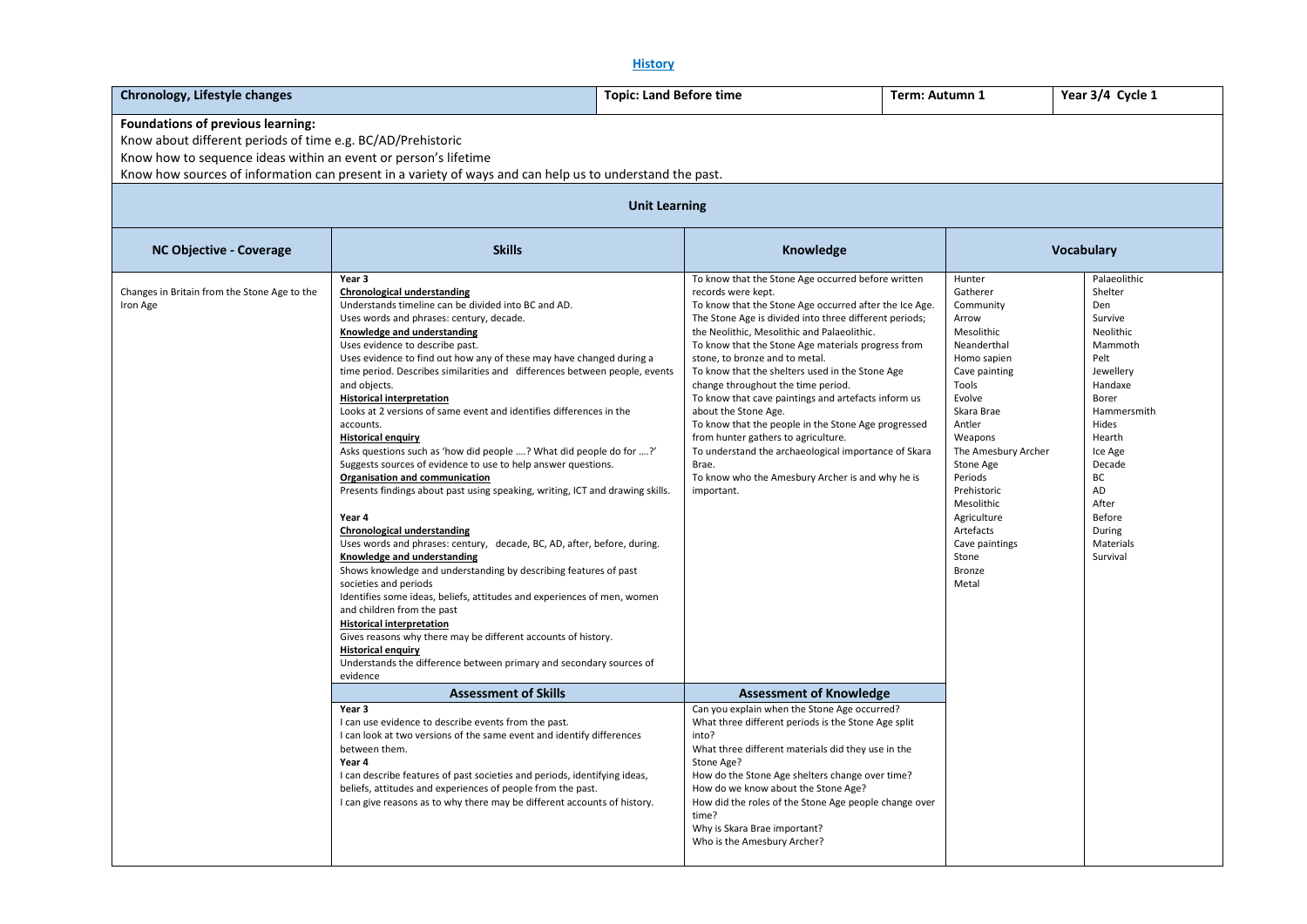# **Art and Design**

| <b>Experimenting with colour</b>                                                                                                                                                                                                                                 |                                                                                                                                                                                                                                                                                                                                                                                                                                                                            | <b>Topic: Land Before Time</b><br>Term: Autumn 1                                                                                                                                                                                                                                                                                                                                                                                   |  |                                                                                                                                               | Year: 3/4 Cycle 1 |  |  |
|------------------------------------------------------------------------------------------------------------------------------------------------------------------------------------------------------------------------------------------------------------------|----------------------------------------------------------------------------------------------------------------------------------------------------------------------------------------------------------------------------------------------------------------------------------------------------------------------------------------------------------------------------------------------------------------------------------------------------------------------------|------------------------------------------------------------------------------------------------------------------------------------------------------------------------------------------------------------------------------------------------------------------------------------------------------------------------------------------------------------------------------------------------------------------------------------|--|-----------------------------------------------------------------------------------------------------------------------------------------------|-------------------|--|--|
| <b>Foundations of previous learning:</b><br>Year 3 children will have created and experimented with shades of colour and be able to name some of these.<br>Year 4 children will have mixed and matched colours to create palettes to match images.               |                                                                                                                                                                                                                                                                                                                                                                                                                                                                            |                                                                                                                                                                                                                                                                                                                                                                                                                                    |  |                                                                                                                                               |                   |  |  |
| <b>Unit Learning</b>                                                                                                                                                                                                                                             |                                                                                                                                                                                                                                                                                                                                                                                                                                                                            |                                                                                                                                                                                                                                                                                                                                                                                                                                    |  |                                                                                                                                               |                   |  |  |
| <b>NC Objective - Coverage</b>                                                                                                                                                                                                                                   | <b>Skills</b>                                                                                                                                                                                                                                                                                                                                                                                                                                                              | Knowledge                                                                                                                                                                                                                                                                                                                                                                                                                          |  |                                                                                                                                               | Vocabulary        |  |  |
| Pupils should be taught:<br>To create sketch books to record their observations and<br>use them to review and revisit ideas<br>To improve their mastery of art and design techniques,<br>including drawing, painting and sculpture with a range of<br>materials. | Year 3<br>Mix and match colours (create palettes to match images).<br>Experiment with water colour exploring intensity of colour<br>to develop shades<br>Develop in confidence when adding greater detail and<br>texture to 3D work<br>Year 4<br>Begin to experiment with colour to create more abstract<br>colour palettes<br>Lighten and darken tones using black and white.<br>Experiment with a wider range of materials.<br>Begin to suggest improvements to own work | To know that natural materials were used to create colour<br>in Stone Age cave paintings.<br>To know that the purpose of Stone Age cave paintings was<br>to record stories during that period.<br>To know that Stone Age people mixed different natural<br>materials to make different shades and intensities of<br>colour.<br>To know that the Stone Age paintings were created on<br>different surfaces with different textures. |  | Mix<br>Water colours<br>Match<br>Natural materials<br>Texture<br>Shade<br>Cave painting<br>Surface<br>Artwork<br>Creation<br>Natural<br>Layer |                   |  |  |
|                                                                                                                                                                                                                                                                  | <b>Assessment of Skills</b>                                                                                                                                                                                                                                                                                                                                                                                                                                                | <b>Assessment of Knowledge</b>                                                                                                                                                                                                                                                                                                                                                                                                     |  |                                                                                                                                               |                   |  |  |
|                                                                                                                                                                                                                                                                  | Year 3<br>Mix and match colours creating palettes to match images<br>Develop in confidence when adding greater detail and<br>texture to 3D work<br>Year 4<br>Experiment with water colour exploring intensity of colour<br>to develop shades<br>Begin to suggest improvements to own work                                                                                                                                                                                  | How did they create the colour for Stone Age cave<br>paintings?<br>Why did they create Stone Age cave paintings?<br>What did the Stone Age people do to create different<br>colours?<br>Where did the Stone Age people create their artwork?                                                                                                                                                                                       |  |                                                                                                                                               |                   |  |  |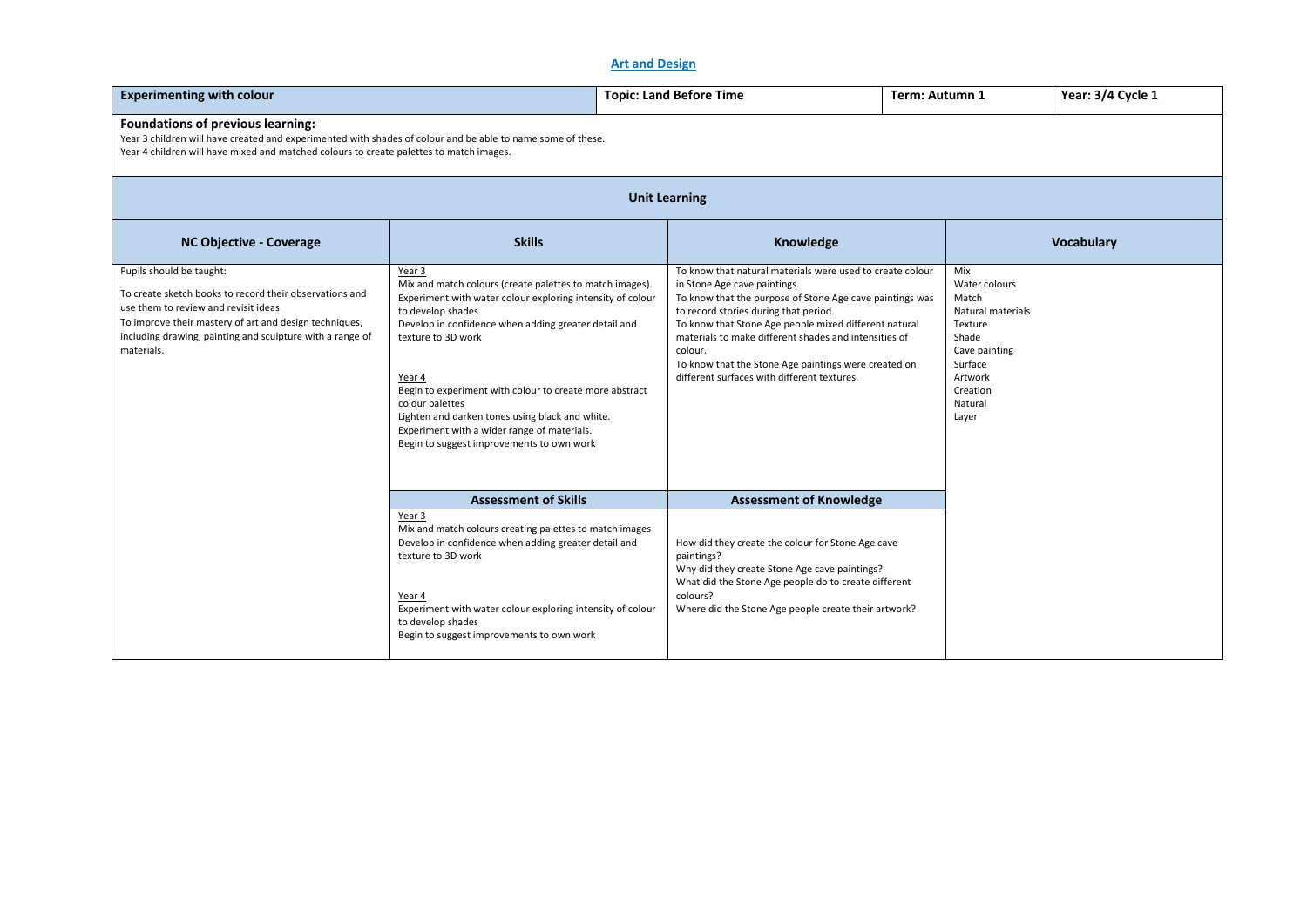| <b>Physical Education</b>                                                                                                                                                                                                                                                                                                                                                                                                                                                                                                                                                                                                                                                                                                                                                                                                                                                                                                                                                                                                                                                                                                                                                                                                                                                                                                               |                                                                                                                                                                                                                                                                                                                                                                                                                                                                                                                                                                                                                                                                                                                                                |                                                                             |  |  |  |  |  |
|-----------------------------------------------------------------------------------------------------------------------------------------------------------------------------------------------------------------------------------------------------------------------------------------------------------------------------------------------------------------------------------------------------------------------------------------------------------------------------------------------------------------------------------------------------------------------------------------------------------------------------------------------------------------------------------------------------------------------------------------------------------------------------------------------------------------------------------------------------------------------------------------------------------------------------------------------------------------------------------------------------------------------------------------------------------------------------------------------------------------------------------------------------------------------------------------------------------------------------------------------------------------------------------------------------------------------------------------|------------------------------------------------------------------------------------------------------------------------------------------------------------------------------------------------------------------------------------------------------------------------------------------------------------------------------------------------------------------------------------------------------------------------------------------------------------------------------------------------------------------------------------------------------------------------------------------------------------------------------------------------------------------------------------------------------------------------------------------------|-----------------------------------------------------------------------------|--|--|--|--|--|
| <b>Football</b>                                                                                                                                                                                                                                                                                                                                                                                                                                                                                                                                                                                                                                                                                                                                                                                                                                                                                                                                                                                                                                                                                                                                                                                                                                                                                                                         | Term: Autumn 1                                                                                                                                                                                                                                                                                                                                                                                                                                                                                                                                                                                                                                                                                                                                 |                                                                             |  |  |  |  |  |
| Year: 3/4 cycle 1<br>Foundations of previous learning:<br>Year 1:<br>Negotiate space when racing and chasing, adjusting speed or changing direction to avoid obstacles.<br>Pat, throw, kick, stop and sometimes catch a ball.<br>Run a short distance with some control.<br>Throw a projectile in a given direction.<br>Show control and co-ordination when moving or standing still.<br>Move fluently, changing direction and speed easily and avoiding collision<br>Show control and accuracy with the basic actions for rolling, under arm throwing, striking a ball and kicking.<br>Understand the aspects of tracking, and get in line with the ball to receive it<br>Understand the concepts of aiming, hitting into space, and taking the ball to a good position for aiming<br>Use skills in different ways in different games, and try to win by changing the way they use skills in response to their opponent's actions.<br>Recognise space in their games and use it to their advantage planning where to stand to make it difficult for opponents<br>Describe what it feels like when they breathe faster during exercise<br>Explain why running and playing games is good for them<br>Watch others movements carefully<br>Describe what they have done or seen others doing.<br>Copy what they see and say why it is good |                                                                                                                                                                                                                                                                                                                                                                                                                                                                                                                                                                                                                                                                                                                                                |                                                                             |  |  |  |  |  |
| To identify and show understanding.<br>To perform as part of a team.<br>Assessment: Pat, throw, kick, stop and sometimes catch a ball.                                                                                                                                                                                                                                                                                                                                                                                                                                                                                                                                                                                                                                                                                                                                                                                                                                                                                                                                                                                                                                                                                                                                                                                                  |                                                                                                                                                                                                                                                                                                                                                                                                                                                                                                                                                                                                                                                                                                                                                |                                                                             |  |  |  |  |  |
| <b>Unit Learning</b>                                                                                                                                                                                                                                                                                                                                                                                                                                                                                                                                                                                                                                                                                                                                                                                                                                                                                                                                                                                                                                                                                                                                                                                                                                                                                                                    |                                                                                                                                                                                                                                                                                                                                                                                                                                                                                                                                                                                                                                                                                                                                                |                                                                             |  |  |  |  |  |
| <b>NC Objective - Coverage</b>                                                                                                                                                                                                                                                                                                                                                                                                                                                                                                                                                                                                                                                                                                                                                                                                                                                                                                                                                                                                                                                                                                                                                                                                                                                                                                          | <b>Skills and Knowledge</b>                                                                                                                                                                                                                                                                                                                                                                                                                                                                                                                                                                                                                                                                                                                    | Vocabulary                                                                  |  |  |  |  |  |
| Use running, jumping, throwing and catching in isolation<br>and in combination<br>Play competitive games, modified where appropriate [for<br>example, badminton, basketball, cricket, football, hockey,<br>netball, rounders and tennis], and apply basic principles<br>suitable for attacking and defending                                                                                                                                                                                                                                                                                                                                                                                                                                                                                                                                                                                                                                                                                                                                                                                                                                                                                                                                                                                                                            | Use a range of techniques when passing, e.g high, low, bounced, fast, slow<br>Change direction and speed when dribbling the ball<br>Show growing consistency and control in games<br>Play with greater speed and flow<br>Keep and use rules they are given<br>Suggest how rules could be changed to improve the game<br>Adapt rules in agreement with others and, later, make rules for their own games, which they explain and teach to others<br>Use a range of tactics to keep possession of the ball and get into position to shoot and score<br>How simple plans that they know that they can make work<br>Use the knowledge they are learning in P.E to make up suitable warm up activities for the games they are playing<br>Assessment | pass<br>shoot<br>strategy<br>teamwork<br>cooperation<br>posture<br>position |  |  |  |  |  |
|                                                                                                                                                                                                                                                                                                                                                                                                                                                                                                                                                                                                                                                                                                                                                                                                                                                                                                                                                                                                                                                                                                                                                                                                                                                                                                                                         | Pass, receive and dribble a ball to keep possession in invasion games, heading towards a goal.                                                                                                                                                                                                                                                                                                                                                                                                                                                                                                                                                                                                                                                 |                                                                             |  |  |  |  |  |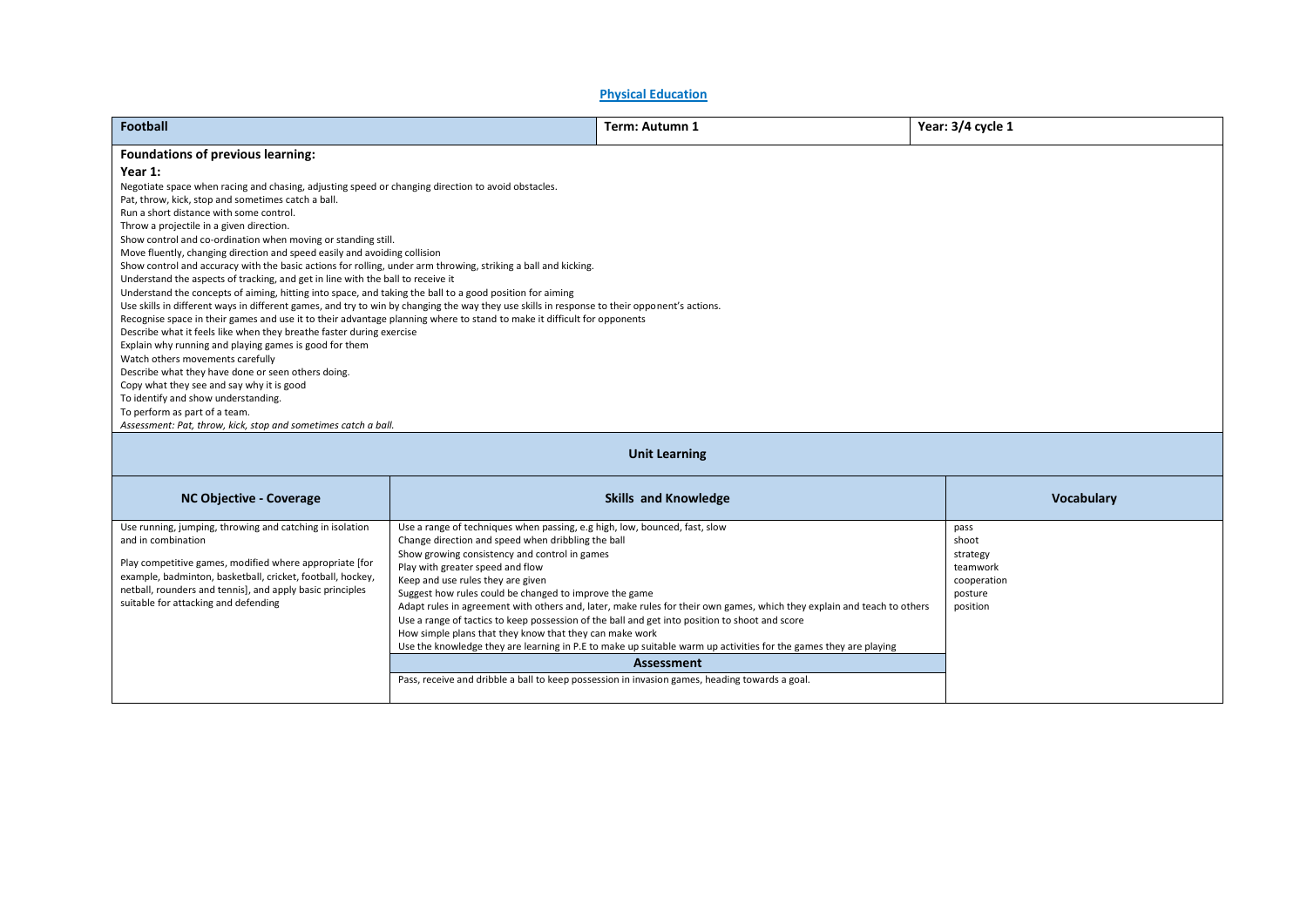# **Music**

| <b>Topic: African Drums</b>                                                                                                                                                                                                                                                                                 | Year: 3                                                                                                                                                                                                  |                                                                                                                                    | Autumn <sub>2</sub>                                                                                           |  |  |  |  |
|-------------------------------------------------------------------------------------------------------------------------------------------------------------------------------------------------------------------------------------------------------------------------------------------------------------|----------------------------------------------------------------------------------------------------------------------------------------------------------------------------------------------------------|------------------------------------------------------------------------------------------------------------------------------------|---------------------------------------------------------------------------------------------------------------|--|--|--|--|
| Foundations of previous learning: I can play a variety of classroom instruments, playing whole class musical instruments as an ensemble. I can understand the various music language to describe the musical dimensions of a p<br>music and understand the different musical dimensions running through it. |                                                                                                                                                                                                          |                                                                                                                                    |                                                                                                               |  |  |  |  |
| <b>Unit Learning</b>                                                                                                                                                                                                                                                                                        |                                                                                                                                                                                                          |                                                                                                                                    |                                                                                                               |  |  |  |  |
| <b>NC Objective - Coverage</b>                                                                                                                                                                                                                                                                              | <b>Skills</b>                                                                                                                                                                                            | Knowledge                                                                                                                          | Vocabulary                                                                                                    |  |  |  |  |
| play and perform in solo and ensemble contexts,<br>using their voices and playing musical instruments<br>with increasing accuracy, fluency, control and<br>expression<br>listen with attention to detail and recall sounds with<br>increasing aural memory                                                  | To play a range of African instruments.<br>To be able to follow the conductor's instructions to start<br>and stop together, maintain speed and pulse during an<br>ensemble.                              | To know how to play a range of African drums.<br>To know how different timbres and dynamics are created<br>on African instruments. | Djembe<br>Bass sound (Low pitch)<br>Tone sound (Medium Pitch)<br>Slap sound (High Pitch)<br>Rhythm<br>Posture |  |  |  |  |
|                                                                                                                                                                                                                                                                                                             | <b>Assessment of Skills</b>                                                                                                                                                                              | <b>Assessment of Knowledge</b>                                                                                                     | Djembefola                                                                                                    |  |  |  |  |
|                                                                                                                                                                                                                                                                                                             | I can play African drums with increased confidence as part<br>of an ensemble.<br>I can follow the instructions of the conductor to start, stop<br>and maintain speed and the pulse during a performance. | Do you understand the language of music through playing<br>the glockenspiel?                                                       | Call and response<br>Polyrhythms<br>Djembe Skin<br>Striking<br>Edge of the Skin<br>Middle of the skin         |  |  |  |  |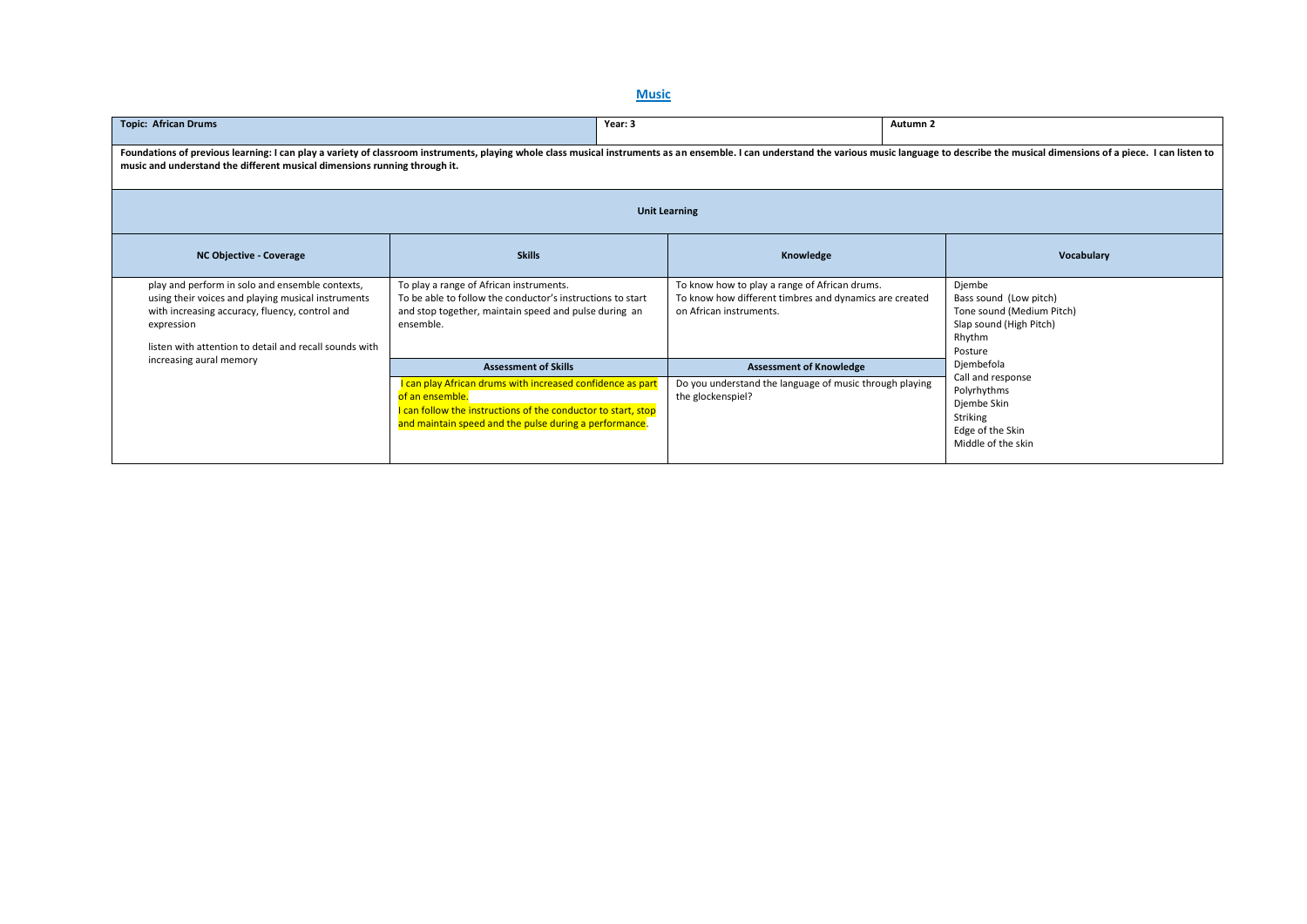# **Religious Education**

| <b>Topic: Hinduism: Divali</b>                                                                                                                                                                                                                             |                                                                                                                                                                                                                                                                                                                                                                                                                                                                                                                                                                                                                                                                                                                                                                                                                                                                                                                                                                                                                                                                                                                                                                                    | Year: 3/4 Cycle 1<br>Term: Autumn 1 |                                                                                                                                                                                                                                                                                                                                                                                                                                                                                                                                                          |  |                                                                                                                                                        |  |  |
|------------------------------------------------------------------------------------------------------------------------------------------------------------------------------------------------------------------------------------------------------------|------------------------------------------------------------------------------------------------------------------------------------------------------------------------------------------------------------------------------------------------------------------------------------------------------------------------------------------------------------------------------------------------------------------------------------------------------------------------------------------------------------------------------------------------------------------------------------------------------------------------------------------------------------------------------------------------------------------------------------------------------------------------------------------------------------------------------------------------------------------------------------------------------------------------------------------------------------------------------------------------------------------------------------------------------------------------------------------------------------------------------------------------------------------------------------|-------------------------------------|----------------------------------------------------------------------------------------------------------------------------------------------------------------------------------------------------------------------------------------------------------------------------------------------------------------------------------------------------------------------------------------------------------------------------------------------------------------------------------------------------------------------------------------------------------|--|--------------------------------------------------------------------------------------------------------------------------------------------------------|--|--|
| Foundations of previous learning:<br>To understand that Hinduism is one of the key religions in the UK.<br>To understand that faith can form an essential part of everyday life.                                                                           |                                                                                                                                                                                                                                                                                                                                                                                                                                                                                                                                                                                                                                                                                                                                                                                                                                                                                                                                                                                                                                                                                                                                                                                    |                                     |                                                                                                                                                                                                                                                                                                                                                                                                                                                                                                                                                          |  |                                                                                                                                                        |  |  |
| <b>Unit Learning</b>                                                                                                                                                                                                                                       |                                                                                                                                                                                                                                                                                                                                                                                                                                                                                                                                                                                                                                                                                                                                                                                                                                                                                                                                                                                                                                                                                                                                                                                    |                                     |                                                                                                                                                                                                                                                                                                                                                                                                                                                                                                                                                          |  |                                                                                                                                                        |  |  |
| <b>NC Objective - Coverage</b>                                                                                                                                                                                                                             | <b>Skills</b>                                                                                                                                                                                                                                                                                                                                                                                                                                                                                                                                                                                                                                                                                                                                                                                                                                                                                                                                                                                                                                                                                                                                                                      |                                     | Knowledge                                                                                                                                                                                                                                                                                                                                                                                                                                                                                                                                                |  | <b>Vocabulary</b>                                                                                                                                      |  |  |
| Would celebrating Divali at home and in the community<br>bring a feeling of belonging to a Hindu child?<br>To investigate what happens during the<br>$\bullet$<br>festival of Divali and whether the celebrations<br>being a sense of belonging to Hindus. | Thinking about religion and belief<br>make links between beliefs, stories and practices<br>identify the impacts of beliefs and practices on people's<br>lives<br>identify similarities and differences between religions and<br>beliefs<br>Enquiring, investigating and interpreting<br>investigate and connect features of religions and beliefs<br>ask significant questions about religions and beliefs<br>describe and suggest meanings for symbols and other form<br>of religious expression<br>Beliefs and teachings (what people believe)<br>describe some religious beliefs and teachings of religions<br>studied, and their importance<br>Practices and lifestyle (what people do)<br>describe how some features of religions studied are used<br>or exemplified in festivals and practices<br>Expression and language (how people express<br>themselves)<br>make links between religious symbols, language and<br>stories and the beliefs or ideas that underlie them<br>Identity and experience (making sense of who we are)<br>compare aspects of their own experiences and those of<br>others, identifying what influences their lives<br><b>Assessment of Skills</b> |                                     | To know that a belief gives us an identity.<br>To understand the theme behind the story of Rama and<br>Sita as good v evil.<br>To know that Hindus try to bring as much good to the<br>world as possible.<br>To know that Divali is a Hindu celebration.<br>To know what happens at home and at temple during<br>Divali.<br>To identify key things that are made during Divali<br>celebrations.<br>To know why Hindus celebrate Divali.<br>To understand how Divali helps children to develop a<br>sense of belonging.<br><b>Assessment of Knowledge</b> |  | Divali<br>Ramayana<br>Rama<br>Sita<br>Lakshimi<br>Rangoli patterns<br>Diva lamp<br>Puja tray<br>Mandir<br>Worship<br>Prosperity<br>Temple<br>Community |  |  |
|                                                                                                                                                                                                                                                            | I can tell you three important actions I could take to<br>support a group I belong to.<br>I can discuss my understanding of my group's symbol.                                                                                                                                                                                                                                                                                                                                                                                                                                                                                                                                                                                                                                                                                                                                                                                                                                                                                                                                                                                                                                     |                                     | I can describe some of the ways Hindus celebrate Divali<br>and start to explain how I think Hindu children might feel<br>at Divali.                                                                                                                                                                                                                                                                                                                                                                                                                      |  |                                                                                                                                                        |  |  |
|                                                                                                                                                                                                                                                            | I can start to say why Divali might bring a sense of<br>belonging to Hindus.                                                                                                                                                                                                                                                                                                                                                                                                                                                                                                                                                                                                                                                                                                                                                                                                                                                                                                                                                                                                                                                                                                       |                                     |                                                                                                                                                                                                                                                                                                                                                                                                                                                                                                                                                          |  |                                                                                                                                                        |  |  |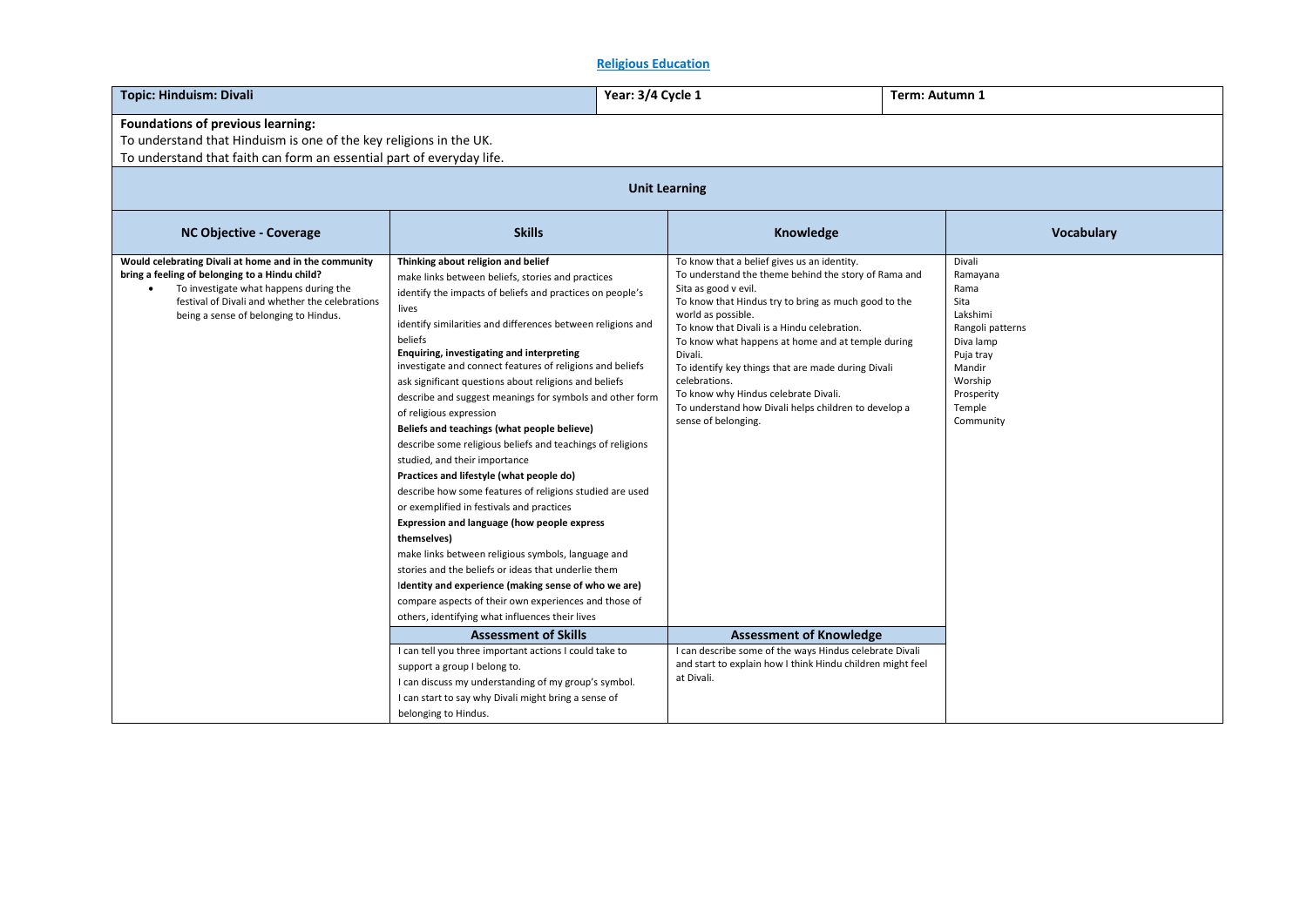# **Computing**

| <b>Making My Program in Scratch</b>                                                                                                                                                                                                                                                                                                                                                                                                                                                                                                                                                                                   | Year: 3                                                                                                                                                                                                                                                                                                                                                                                                                                                                                                                | Term: Autumn 1                                                                                                                                                                                                                                                                                                                                                                                       |                                                                                                                                              |                                                                                                                                  |  |
|-----------------------------------------------------------------------------------------------------------------------------------------------------------------------------------------------------------------------------------------------------------------------------------------------------------------------------------------------------------------------------------------------------------------------------------------------------------------------------------------------------------------------------------------------------------------------------------------------------------------------|------------------------------------------------------------------------------------------------------------------------------------------------------------------------------------------------------------------------------------------------------------------------------------------------------------------------------------------------------------------------------------------------------------------------------------------------------------------------------------------------------------------------|------------------------------------------------------------------------------------------------------------------------------------------------------------------------------------------------------------------------------------------------------------------------------------------------------------------------------------------------------------------------------------------------------|----------------------------------------------------------------------------------------------------------------------------------------------|----------------------------------------------------------------------------------------------------------------------------------|--|
| <b>Foundations of previous learning:</b><br>Children from Year 2 are be able to<br>give instructions to my friend (using forward, backward and turn) and physically follow their instructions.<br>tell you the order I need to do things to make something happen and talk about this as an algorithm.<br>program a robot or software to do a particular task.<br>٠<br>look at my friend's program and tell you what will happen.<br>$\bullet$<br>use Coding software to make objects move.<br>٠<br>watch a program execute and spot where it goes wrong so that I can debug it.<br>$\bullet$<br><b>Unit Learning</b> |                                                                                                                                                                                                                                                                                                                                                                                                                                                                                                                        |                                                                                                                                                                                                                                                                                                                                                                                                      |                                                                                                                                              |                                                                                                                                  |  |
| <b>NC Objective - Coverage</b>                                                                                                                                                                                                                                                                                                                                                                                                                                                                                                                                                                                        | <b>Skills</b>                                                                                                                                                                                                                                                                                                                                                                                                                                                                                                          | Knowledge                                                                                                                                                                                                                                                                                                                                                                                            |                                                                                                                                              | <b>Vocabulary</b>                                                                                                                |  |
| To design, write and debug programs that accomplish<br>specific goals, including controlling or simulating physical<br>systems; solve problems by decomposing them into<br>smaller parts<br>To use sequence, selection, and repetition in programs;<br>work with variables and various forms of input and output<br>To use logical reasoning to explain how some simple<br>algorithms work and to detect and correct errors in<br>algorithms and programs                                                                                                                                                             | <b>Computer Science:</b><br>Understand that code can be programmed to execute at<br>different times.<br>Work with various forms of input/ output.<br>Can program a sequence of actions, making different<br>pieces of code execute at different times.<br>Can understand conditional events in the background.<br>Can write and debug programs that accomplish specific<br>goals.                                                                                                                                      | To break an open-ended problem up into smaller parts.<br>To put programming commands into a sequence to<br>achieve a specific outcome.<br>To detect a problem in an algorithm which could result in<br>unsuccessful programming.<br>To keep testing my program and can recognise when you<br>need to debug it. To use repeat commands. To describe<br>the algorithm you will need for a simple task. | Algorithm<br>Background<br><b>Block</b><br>Collaboration<br>Control<br>Costume<br>Debug<br>Event<br>Forever<br>Imagine<br>Implement<br>Input | Make mistakes<br>Movement<br>Pattern<br>Output<br>Persevere<br>Repeat<br>Rotation<br>Sequence<br>Sprite<br>Stage<br>Wait / Pause |  |
|                                                                                                                                                                                                                                                                                                                                                                                                                                                                                                                                                                                                                       | Assessment of Skills/Assessment of Knowledge<br>Can you use a sequence of steps to make things happen?<br>Can you create a sequence to make the cat keep walking backwards and forwards across the stage?<br>Can you explain the algorithm you will use to make the cat sprite dance to a beat and say something?<br>Can you program your own joke with two selected characters, continually trying out the programming and debugging any<br>mistakes?<br>Can you plan an interactive story with more than one sprite? |                                                                                                                                                                                                                                                                                                                                                                                                      |                                                                                                                                              |                                                                                                                                  |  |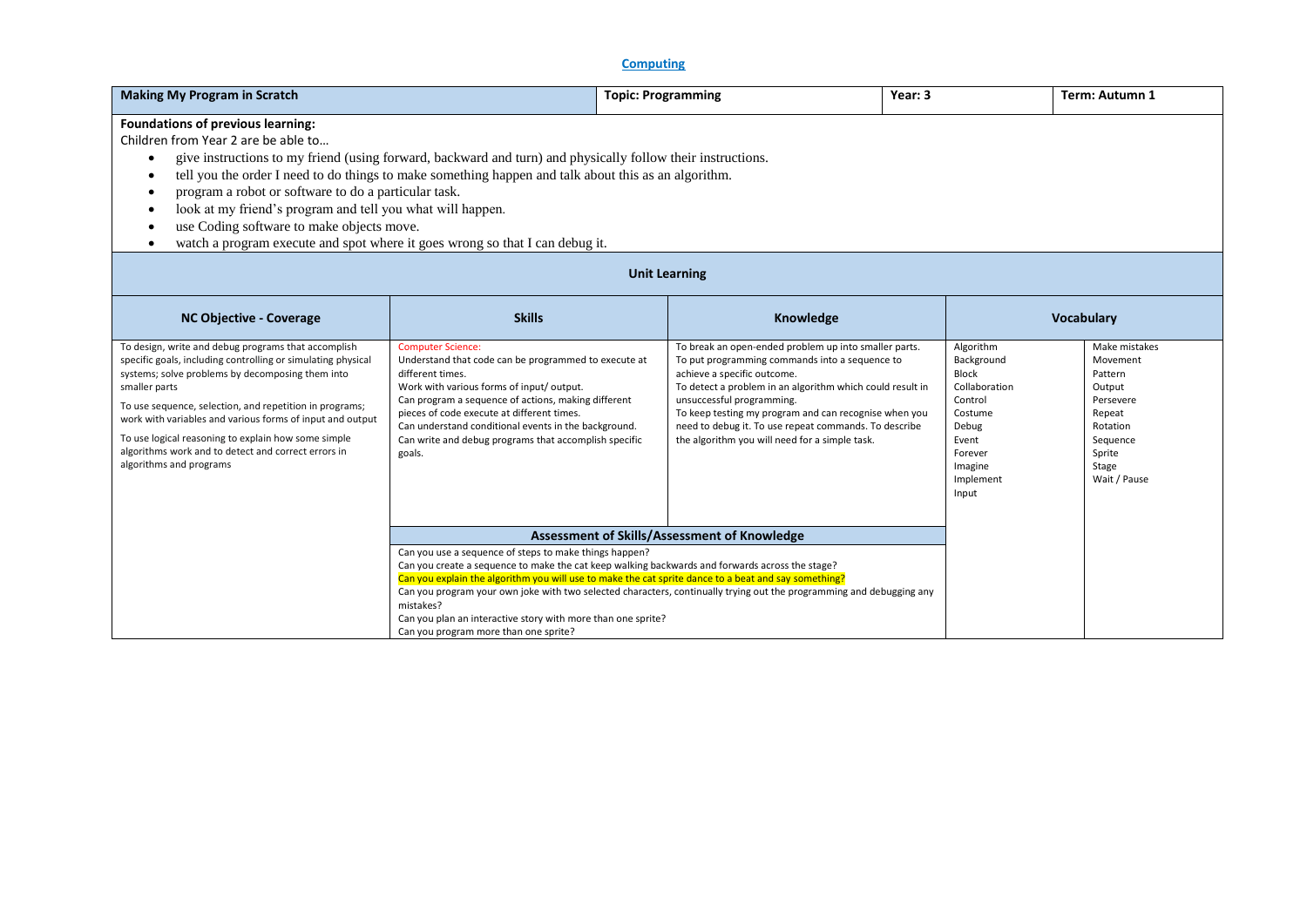| Being me in my world                                                                                                                                                                                           | Jigsaw                                                                                                                                                                                                                                                                                                                                                                                                                                                                                                                                                                                                                                                                                                                                                                                                                                                                                                                                                                                                                                                                                                                                                                   | Year: 3/4 Cycle 1                                                                                                                                                                                                    | Term: Autumn 1    |  |  |  |  |  |
|----------------------------------------------------------------------------------------------------------------------------------------------------------------------------------------------------------------|--------------------------------------------------------------------------------------------------------------------------------------------------------------------------------------------------------------------------------------------------------------------------------------------------------------------------------------------------------------------------------------------------------------------------------------------------------------------------------------------------------------------------------------------------------------------------------------------------------------------------------------------------------------------------------------------------------------------------------------------------------------------------------------------------------------------------------------------------------------------------------------------------------------------------------------------------------------------------------------------------------------------------------------------------------------------------------------------------------------------------------------------------------------------------|----------------------------------------------------------------------------------------------------------------------------------------------------------------------------------------------------------------------|-------------------|--|--|--|--|--|
| Foundations of previous learning:<br>Y1 - To know the rights and responsibilities of being a member of my class.<br>Y2 - To listen to other people and contribute my own ideas about rewards and consequences. |                                                                                                                                                                                                                                                                                                                                                                                                                                                                                                                                                                                                                                                                                                                                                                                                                                                                                                                                                                                                                                                                                                                                                                          |                                                                                                                                                                                                                      |                   |  |  |  |  |  |
|                                                                                                                                                                                                                | <b>Unit Learning</b>                                                                                                                                                                                                                                                                                                                                                                                                                                                                                                                                                                                                                                                                                                                                                                                                                                                                                                                                                                                                                                                                                                                                                     |                                                                                                                                                                                                                      |                   |  |  |  |  |  |
| <b>Themes</b><br>(Puzzle pieces)                                                                                                                                                                               | <b>Outcomes</b>                                                                                                                                                                                                                                                                                                                                                                                                                                                                                                                                                                                                                                                                                                                                                                                                                                                                                                                                                                                                                                                                                                                                                          |                                                                                                                                                                                                                      | <b>Vocabulary</b> |  |  |  |  |  |
| Getting to know each other<br>Our nightmare school<br>Our dream school<br>Rewards and consequences<br>Our learning charter<br>Owning our learning charter                                                      | I recognise my worth and can identify positive things about myself and my achievements.<br>I can set personal goals<br>I know how to use my Jigsaw Journal<br>I value myself and know how to make someone else feel welcome and valued<br>I can face new challenges positively, make responsible choices and ask for help when I need it<br>I recognise how it feels to be happy, sad or scared and am able to identify if other people are feeling these emotions<br>I understand why rules are needed and how they relate to rights and responsibilities<br>I know how to make others feel valued<br>I understand that my actions affect myself and others and I care about other people's feelings<br>I understand that my behaviour brings rewards/consequences<br>I can make responsible choices and take action<br>I can work cooperatively in a group<br>I understand my actions affect others and try to see things from their points of view<br>I am choosing to follow the Learning Charter<br><b>Assessment</b><br>Year 3<br>To understand that actions affect myself and others.<br>Year 4<br>To care about other people's feelings and empathise with them. | Worth<br>Positive<br>Goals<br>Value<br>Welcome<br>Challenge<br>Positive<br>Responsible<br>Choices<br>Happy<br>Sad<br>Scared<br>Emotions<br>Rules<br>Rights<br>Responsibilities<br>Rewards<br>Consequences<br>Actions |                   |  |  |  |  |  |